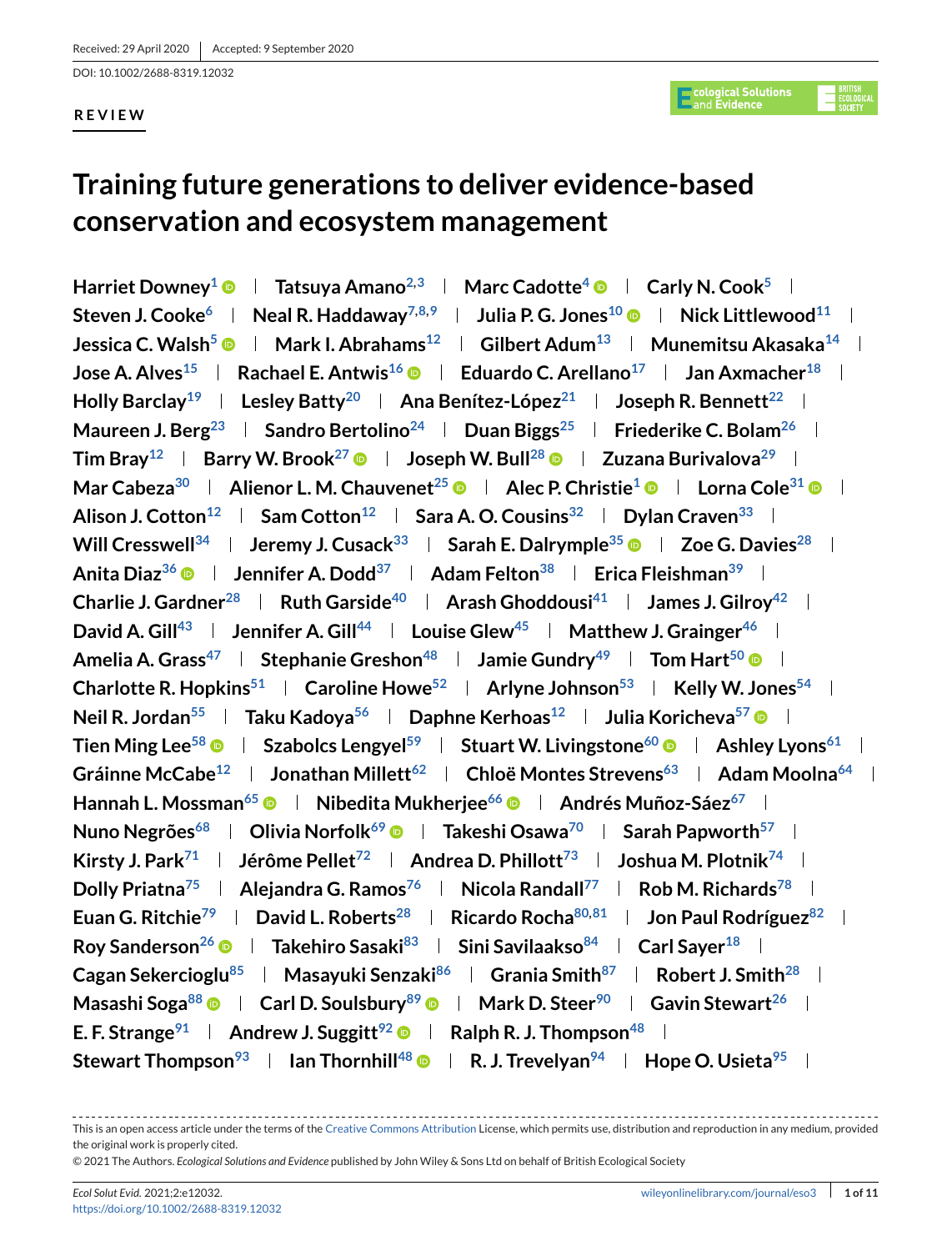## <span id="page-1-0"></span>**Oscar Venter<sup>96</sup>** Amanda D. Webber<sup>12</sup> **And Report L. White**<sup>23</sup> **Mark J. Whittingham**<sup>97</sup> **Andrew Wilb[y98](#page-3-0) Richard W. Yarnel[l99](#page-3-0) Veronica Zamor[a100](#page-3-0) William J. Sutherland<sup>1</sup> ®**

<sup>1</sup> Department of Zoology, University of Cambridge, Cambridge, UK

<sup>2</sup> School of Biological Sciences, University of Queensland, Brisbane, Queensland, Australia

- <sup>3</sup> Centre for Biodiversity and Conservation Science, University of Queensland, Brisbane, Queensland, Australia
- <sup>4</sup> Department of Biological Sciences, University of Toronto-Scarborough, Scarborough, Ontario, Canada
- <sup>5</sup> School of Biological Sciences, Monash University, Clayton, Melbourne, Australia
- <sup>6</sup> Department of Biology and Institute of
- Environmental and Interdisciplinary Science, Carleton University, Ottawa, Ontario, Canada
- <sup>7</sup> Stockholm Environment Institute, Stockholm, Sweden
- 8 Mercator Research Institute on Global Commons and Climate Change, Berlin, Germany
- <sup>9</sup> Africa Centre for Evidence, University of Johannesburg, Johannesburg, South Africa
- <sup>10</sup> School of Natural Sciences, Bangor University, Gwynedd, UK
- <sup>11</sup> SRUC, Bucksburn, Aberdeen, UK

<sup>12</sup> Bristol Zoo Gardens, Bristol, UK

- <sup>13</sup> Department of Wildlife
- and Range Management, Faculty of Renewable Natural Resources, CANR, KNUST, Kumasi, Ghana
- <sup>14</sup> Faculty of Agriculture, Tokyo University of Agriculture and Technology, Tokyo, Japan
- <sup>15</sup> Department of Biology & CESAM Centre
- for Environmental and Marine Studies, University of Aveiro, Aveiro, Portugal
- <sup>16</sup> School of Science, Engineering and EnvironmentUniversity of Salford, Salford, UK
- <sup>17</sup> Pontificia Universidad Catolica de Chile, Macul, Santiago, Chile
- <sup>18</sup> Department of Geography, University College London, London, UK
- 19 School of Science, Monash University Malaysia, Selangor Darul Ehsan, Malaysia
- <sup>20</sup> School of Geography, Earth and Environmental SciencesUniversity of Birmingham, Edgbaston, UK
- <sup>21</sup> Estación Biológica de Doñana (EBD-CSIC), Sevilla, Spain
- <sup>22</sup> Department of Biology, Carleton University, Ottawa, Ontario, Canada
- $^{23}$  Ecology, Conservation and Zoonosis Research and Enterprise Group, School of Pharmacy and Biomolecular Sciences, University of Brighton, Brighton, UK
- <sup>24</sup> Department of Life Sciences
- and Systems Biology, University of Turin, Torino, Italy
- <sup>25</sup> Environmental Futures Research Institute, Griffith University, Nathan, Queensland, Australia
- <sup>26</sup> Modelling, Evidence and Policy Group, School of Natural and Environmental Science, Newcastle University, Newcastle, UK
- <sup>27</sup> Department of Biological Sciences, University of Tasmania, Hobart, Australia
- <sup>28</sup> Durrell Institute of
- Conservation and Ecology (DICE), School of Anthropology and Conservation, University of Kent, Kent, UK
- <sup>29</sup> The Nelson Institute for Environmental Studies & Department
- of Forest & Wildlife Ecology, University of Wisconsin–Madison, USA
- <sup>30</sup> Faculty of Biological and Environmental Sciences, University of Helsinki, Finland
- <sup>31</sup> SRUC, Integrated Land Management, Ayr, UK
- <sup>32</sup> Department of Physical Geography, Stockholm University, Stockholm, Sweden
- <sup>33</sup> Centro de Modelación y Monitoreo de Ecosistemas
- (Center for Ecosystem Modeling and Monitoring), Santiago Centro, Chile
- <sup>34</sup> Centre of Biological Diversity, University of St Andrews, Scotland, UK
- 35 School of Biological and Environmental Sciences, Liverpool John Moores University, Liverpool, UK
- 36 Department of Life & Environmental
- Sciences, Faculty of Science & Technology, Bournemouth University, Poole, UK
- 37 Edinburgh Napier University, Edinburgh, UK
- 38 Southern Swedish Forest Research Centre, Swedish University of Agricultural Sciences, Alnarp, Sweden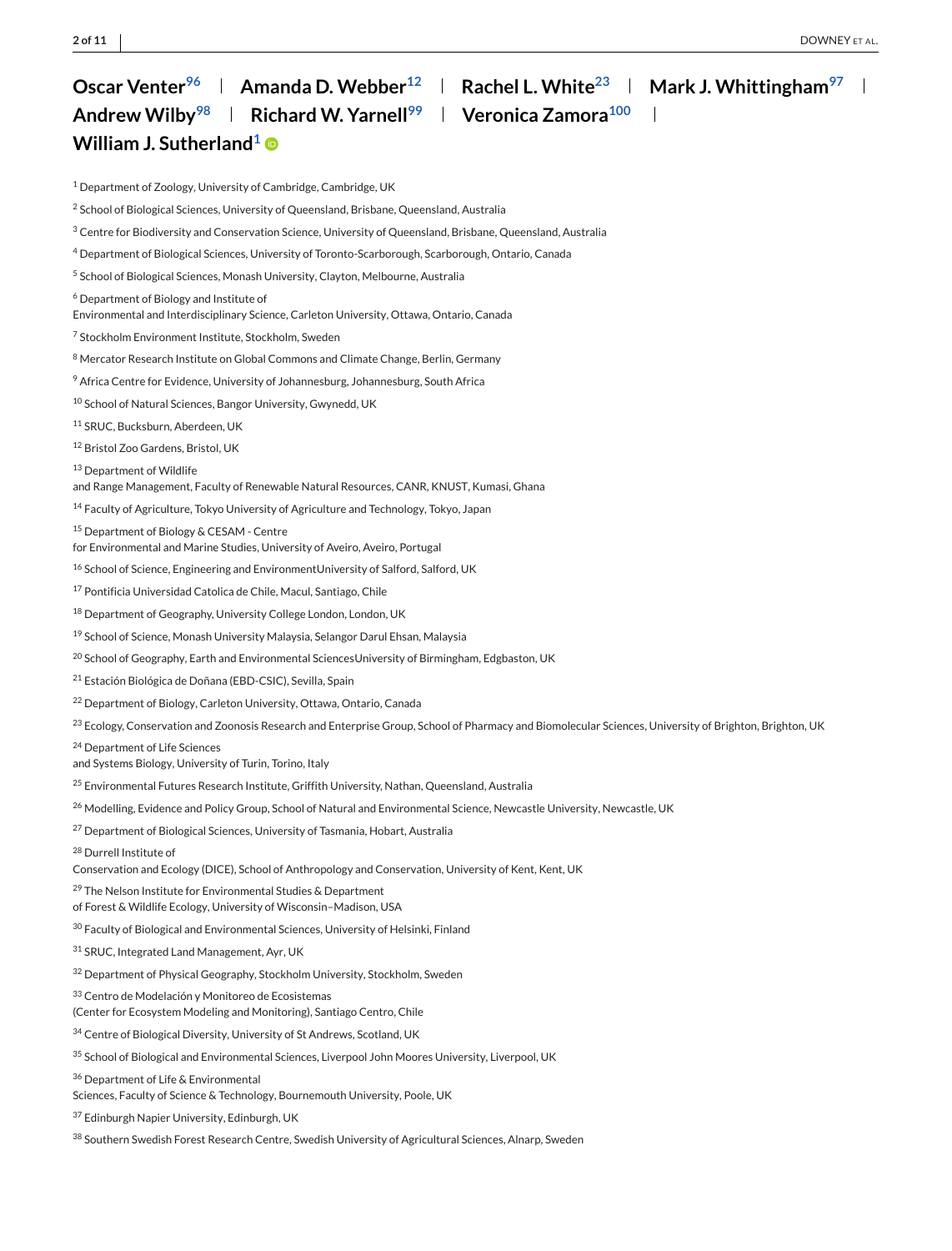- <span id="page-2-0"></span><sup>40</sup> University of Exeter Medical School, Knowledge Spa, Royal Cornwall Hospital, Truro, UK
- <sup>41</sup> Geography Department, Humboldt-University Berlin, Berlin, Germany
- <sup>42</sup> School of Environmental Sciences, University of East Anglia, Norwich, UK
- <sup>43</sup> Duke University Marine Laboratory, Beaufort, North Carolina, USA
- <sup>44</sup> School of Biological Sciences, University of East Anglia, Norwich, UK
- <sup>45</sup> World Wildlife Fund, Washington, District of Columbia, USA
- <sup>46</sup> Norwegian Institute for Nature Research (NINA), Trondheim, Norway
- <sup>47</sup> School of Applied Sciences, University of South Wales, Pontypridd, UK
- <sup>48</sup> Bath Spa University, Bath, UK
- 49 School of Environment and Life Sciences, University of Salford, Salford, UK
- <sup>50</sup> Department of Zoology, University of Oxford, Oxford, UK
- <sup>51</sup> Department of Biological and
- Marine Sciences, University of Hull, Hull, UK
- <sup>52</sup> Centre for Environmental Policy, Imperial College, London, UK
- <sup>53</sup> Foundations of Success, Bethesda, Maryland, USA
- <sup>54</sup> Colorado State University, Department of Human Dimensions
- of Natural Resources, Fort Collins, Colorado, USA
- 55 Centre for Ecosystem Science, School of Biological, Earth and Environmental SciencesUniversity of New South Wales, Sydney, Australia
- <sup>56</sup> National Institute for Environmental Studies, University of Tsukuba, Ibaraki, Japan
- <sup>57</sup> Department of Biological
- Sciences, Royal Holloway University of London, Egham, UK
- 58 Schools of Life Sciences and Ecology, Sun Yat-sen University, Guangzhou, China
- <sup>59</sup> Danube Research Institute, Department of Tisza Research, Centre
- for Ecological Research, Debrecen, Hungary
- <sup>60</sup> University of Toronto-Scarborough, Scarborough, Ontario, Canada
- <sup>61</sup> Department of Geography and
- Environmental Science, Liverpool Hope University, Liverpool, UK
- <sup>62</sup> Geography and Environment, Loughborough University, Loughborough, UK
- <sup>63</sup> Oxford University Centre for the Environment, Oxford, UK
- <sup>64</sup> School of Geography, Geology and the Environment, Keele University, Staffordshire, UK
- <sup>65</sup> Ecology and Environment Research Centre, Department of Natural Sciences, Manchester Metropolitan University, Manchester, UK
- <sup>66</sup> CBASS, Brunel University London, Uxbridge, UK
- <sup>67</sup> Facultad de Ciencias Agronómicas, Universidad de Chile, Santiago, Chile
- <sup>68</sup> Biology Department, Aveiro University, Aveiro, Portugal
- <sup>69</sup> School of Life Sciences, Anglia Ruskin University, Cambridge, UK
- <sup>70</sup> Faculty of Urban Environmental Sciences and Graduate
- School of Urban Environmental Sciences, Tokyo Metropolitan University, Tokyo, Japan
- $71$  Biological and Environmental Sciences, University of Stirling, Stirling, UK
- <sup>72</sup> Département d'écologie et évolution, Faculté de biologie et médecine, Lausanne, Switzerland
- 73 Department of Physical and
- Natural Sciences, FLAME University, Pune, India
- <sup>74</sup> Department of Psychology, Hunter CollegeCity University of New York, New York, USA
- <sup>75</sup> Graduate School of
- Environmental Management, Pakuan University, Bogor, Indonesia
- <sup>76</sup> Facultad de Ciencias, Universidad Autónoma
- de Baja California, Baja California, México
- <sup>77</sup> Harper Adams University, Newport, UK
- <sup>78</sup> Director Evidentiary Pty Ltd, Darling, South Victoria, Australia
- <sup>79</sup> School of Life and
- Environmental Sciences, Deakin University, Burwood, Victoria, Australia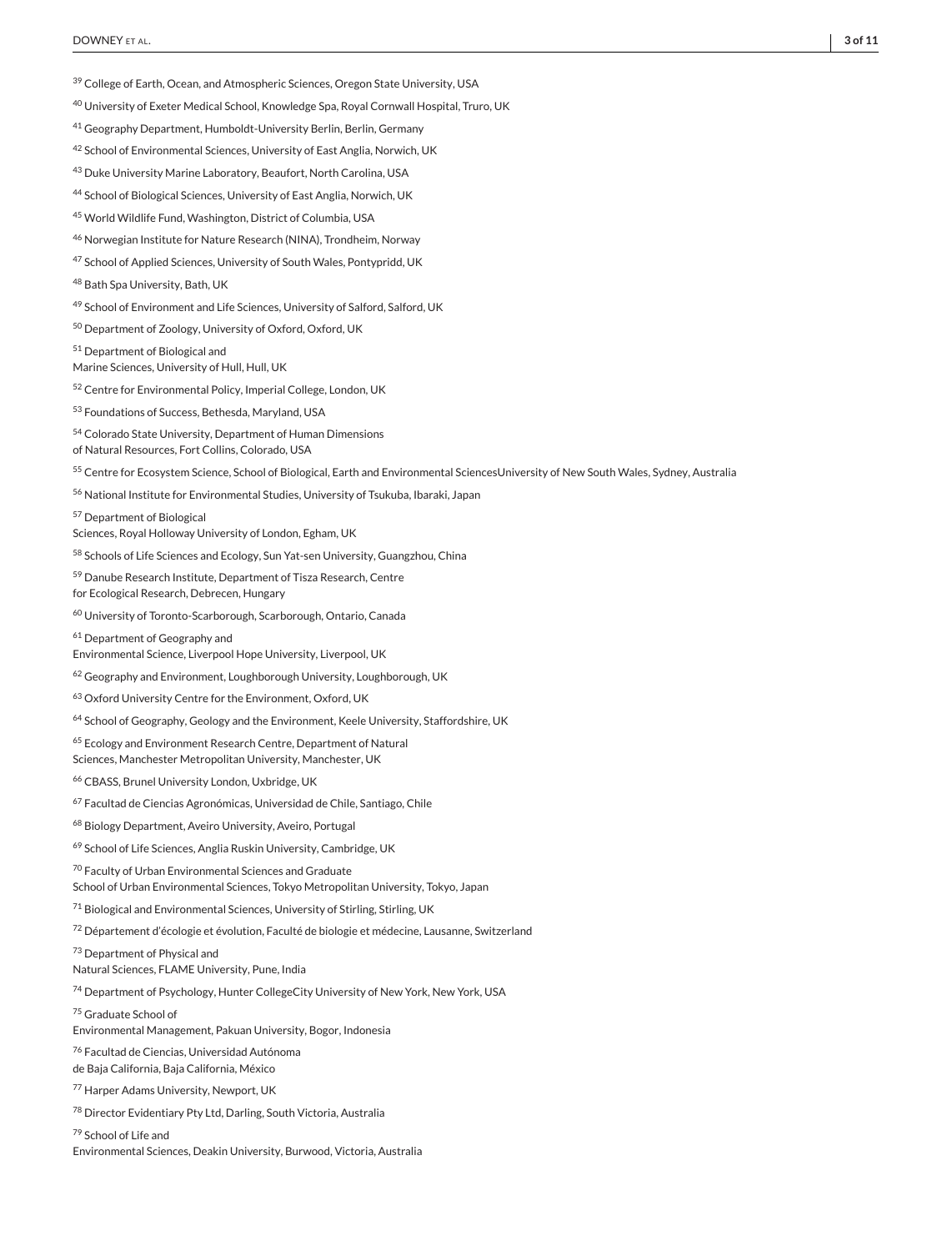<span id="page-3-0"></span>80 CIBIO/InBIO-UP, Research Centre in Biodiversity

and Genetic Resources, University of Porto, Rua Padre Armando Quintas, Vairão, Portugal

<sup>81</sup> CEABN-InBIO, Centre for Applied Ecology "Prof. Baeta

Neves," Institute of Agronomy, University of Lisbon, Tapada da Ajuda, Lisbon, Portugal

82 Centro de Ecología, Caracas, Venezuela

83 Graduate School of Environment

and Information Sciences, Yokohama National University, Yokohama, Japan

84 Department of Forest Sciences, University of Helsinki, Helsinki, Finland

85 School of Biological Sciences, University of Utah, Salt Lake City, Utah, USA

86 Faculty of Environmental Earth Science, Hokkaido University, Sapporo, Japan

87 Faculty of Education, Cambridge, UK

88 Graduate School of Agricultural and Life Sciences, The University of Tokyo, Tokyo, Japan

89 School of Life Sciences, University of Lincoln, Lincoln, UK

<sup>90</sup> Centre for Research in Biosciences, University of the West of England, Bristol, UK

91 Department of Environmental Biology, Institute of Environmental Sciences (CML), Leiden University, Leiden, The Netherlands

 $92$  Department of Geography and Environmental Sciences, Northumbria University, Newcastle-upon-Tyne, UK

93 Biological and Medical Sciences, Oxford Brookes University, Oxford, UK

94 Tropical Biology Association, Cambridge, UK

95 Leventis Foundation Nigeria, Abuja, Nigeria

<sup>96</sup> University of Northern British Columbia, 3333 University Way, Prince George, British Columbia, Canada

97 Agriculture Building (Room 5.07), School of Natural and Environmental Sciences, Newcastle University, Newcastle-Upon-Tyne, UK

98 Lancaster Environment Centre, Lancaster University, Lancaster, UK

99 School of Animal, Rural and Environmental Science, Nottingham Trent University, Southwell, UK

<sup>100</sup> CIIDIR Unidad Durango, Durango, Mexico

#### **Correspondence**

Harriet Downey, Department of Zoology, University of Cambridge, The David Attenborough Building, Pembroke Street, Cambridge CB2 3QZ, UK.

Email: [harrietdowney89@gmail.com](mailto:harrietdowney89@gmail.com)

**Funding information** MAVA Foundation; Arcadia Fund

Handling Editor: Costanza Rampini

#### **Abstract**

1. To be effective, the next generation of conservation practitioners and managers need to be critical thinkers with a deep understanding of how to make evidence-based decisions and of the value of evidence synthesis.

2. If, as educators, we do not make these priorities a core part of what we teach, we are failing to prepare our students to make an effective contribution to conservation practice.

3. To help overcome this problem we have created open access online teaching materials in multiple languages that are stored in Applied Ecology Resources. So far, 117 educators from 23 countries have acknowledged the importance of this and are already teaching or about to teach skills in appraising or using evidence in conservation decision-making. This includes 145 undergraduate, postgraduate or professional development courses.

4. We call for wider teaching of the tools and skills that facilitate evidence-based conservation and also suggest that providing online teaching materials in multiple languages could be beneficial for improving global understanding of other subject areas.

**KEYWORDS** critical thinking, education, evidence, open access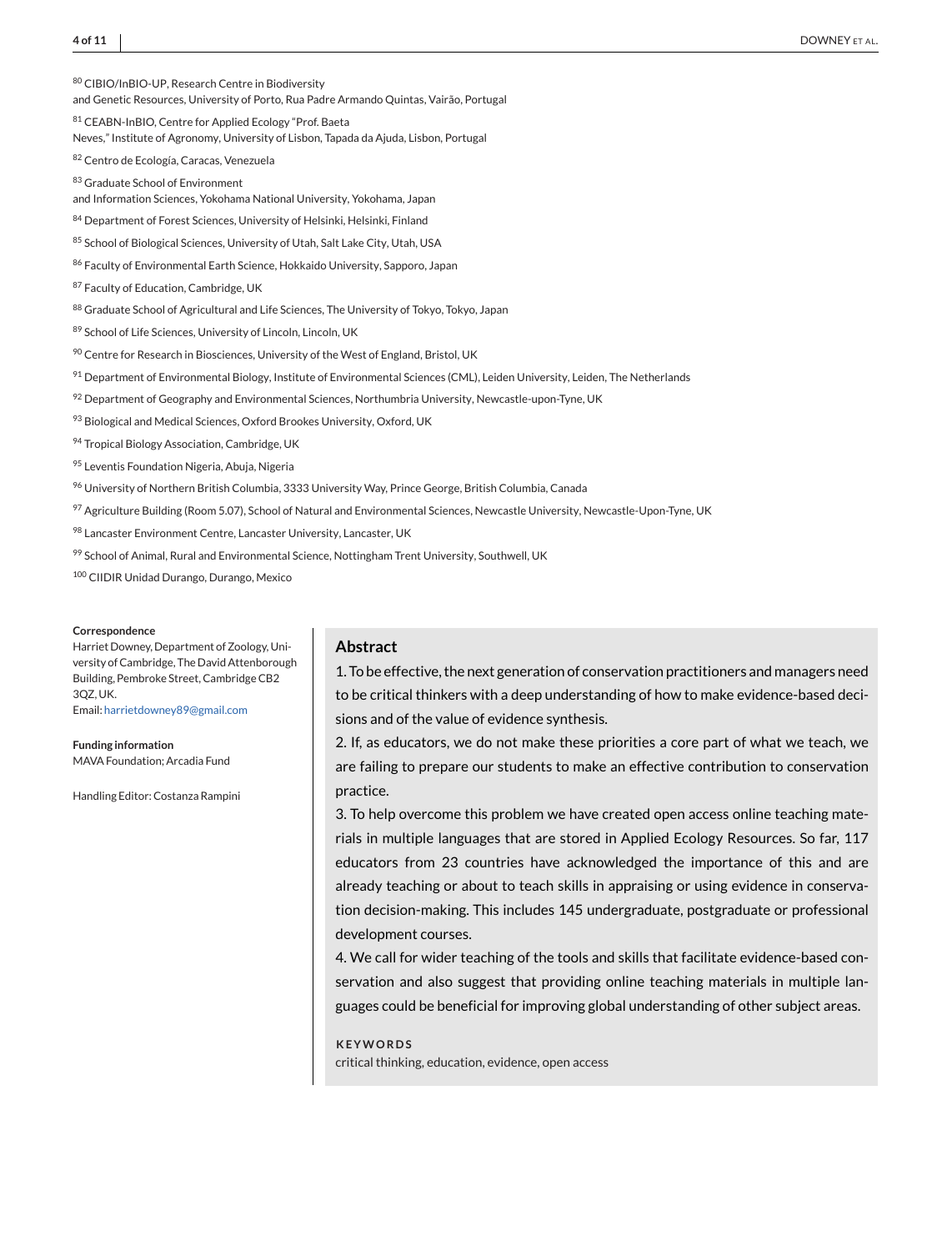<span id="page-4-0"></span>Making informed conservation and ecosystem management choices is based upon a sound understanding of the relevant evidence. There is an increasing wealth of conservation science available, and access to this is becoming easier. But, are conservation practitioners being trained to utilize this information?

In conservation, decision-making is often based upon past experience or expert knowledge, as opposed to the full body of scientific literature (e.g., Pullin, Knight, Stone, & Charman, [2004;](#page-9-0) Rafidimanantsoa, Poudyal, Ramamonjisoa, & Jones, [2018\)](#page-9-0). The failure to include scientific evidence in decision-making has the potential to reduce the effectiveness of management, or even lead to detrimental actions being undertaken (Walsh, Dicks, & Sutherland, [2015\)](#page-10-0). Evidence-based conservation (EBC) seeks to avoid this by providing tools to facilitate and inform decision-making. To do this, scientific evidence is collated and critically appraised for its quality and relevance, and integrated with other knowledge, experience, values and costs (Sutherland, Pullin, Dolman, & Knight, [2004\)](#page-9-0). Wider adoption of EBC requires conservation professionals to be trained in its principles and taught how to use it to inform conservation decision-making.

## **1 EVIDENCE USE IN CONSERVATION MANAGEMENT**

Although there is increasing availability and accessibility of scientific literature, uptake of evidence use within conservation has been slow. For example, despite evidence published 8 years ago showing that bat bridges are ineffective in reducing bat collisions with vehicles (Berthinussen & Altrigham, [2012\)](#page-9-0), they continue to be put up around the United Kingdom at a considerable cost: in 2020, Norfolk Council spent £1 million installing them along a new road. The collating of scientific research (through evidence synthesis) has revealed numerous concerns about the effectiveness of widely used conservation practices and ecosystem management actions. Reviews of agri-environment schemes highlight that some actions are more effective in achieving objectives than other commonly used alternatives (Dicks et al., [2014\)](#page-9-0). A number of simple and routine practices, such as installing bumblebee nest boxes (Lye [2009\)](#page-9-0) are insufficiently effective at increasing pollination to justify use. Cleaning birds after oil spills has been shown to be ineffective in increasing survival of oiled birds and their offspring, yet is also routinely undertaken at a substantial cost (Williams et al., [2012\)](#page-10-0). Many practices may even be detrimental, such as in the case of moving leopards away from dense human populations to reduce conflict, instead *increased* the number of attacks (Athreya, Odden, Linnel, & Karanth, [2010\)](#page-9-0). Furthermore, critical analysis and understanding of details and context is crucial for interpreting the relevance of available evidence. For example, the effectiveness of wildflower strips at promoting pollinators varies depending on their implementation, management, landscape context and how they are designed (Haaland, Naisbit, & Bersier, [2011\)](#page-9-0). The outcome of most well-studied conservation actions depends on context in this way. As a result of these findings, there have been numerous calls to incorporate evidence more effectively into conservation and management of biological



**FIGURE 1** The core skills of evidence-based conservation. Based on Young et al. (2014)

resources (Legge, [2015;](#page-9-0) Sutherland & Wordley, [2017;](#page-9-0) Sutherland et al., [2004\)](#page-9-0).

However, there are several long-standing barriers to evidence use in conservation and environmental management decisions (Arlettaz et al., [2010;](#page-9-0) Habel et al., [2013,](#page-9-0) Walsh, Dicks, Raymond, & Sutherland, [2019;](#page-10-0) Sunderland, Sunderland-Groves, Shanley, & Campbell, [2009\)](#page-9-0). These include: barriers to accessing the evidence, with much of it behind paywalls or not being presented in a user-friendly format; decision-makers not having the time or skills to read and interpret all of the relevant scientific literature; and uncertainty or conflicting results causing confusion and hampering understanding (Walsh et al., [2019\)](#page-10-0). Many of these barriers are being addressed through collation and synthesis of evidence in various formats: *Conservation Evidence* [\(conservationevidence.com\)](http://conservationevidence.com), *Collaboration of Environmental Evidence* [\(http://www.environmentalevidence.org/\)](http://www.environmentalevidence.org/), *Applied Ecology Resources*, and the new journals *Ecological Solutions and Evidence* and *Conservation Science and Practic*e. These initiatives save time by compiling all of the evidence in one place, avoid jargon by summarizing information in plain language summaries, and increase accessibility through open access and providing abstracts in languages other than English (Schwartz et al., [2019\)](#page-9-0).

Despite these advancements, one barrier associated with a lack of training in key skills in appraising and using evidence still requires attention. Practitioners have reported to have limited or no scientific education or training, and often have little access to professional development and continuous education courses. They have also reported that the general skills required in research use and EBC are limited: the ability to search, read, interpret and critically appraise scientific literature is often lacking (Walsh et al., [2019\)](#page-10-0).

Biological conservation is delivered by a wide range of organizations in the public, private and not-for-profit sectors. Thus, promoting behaviour change across these dispersed and diverse organizations poses particular challenges when compared to industries characterized by fewer, larger players, such as healthcare. Providing entrants to these conservation organizations with the skills to find, interpret and evaluate evidence can help to address these inconsistencies and lead to wider adoption and change.

An obvious starting point to address these education and training gaps would be at the institutions that train conservation practitioners, namely universities and other higher education organizations, as well as professional development courses typically offered by learned societies (e.g., British Ecological Society, Society for Conservation Biology).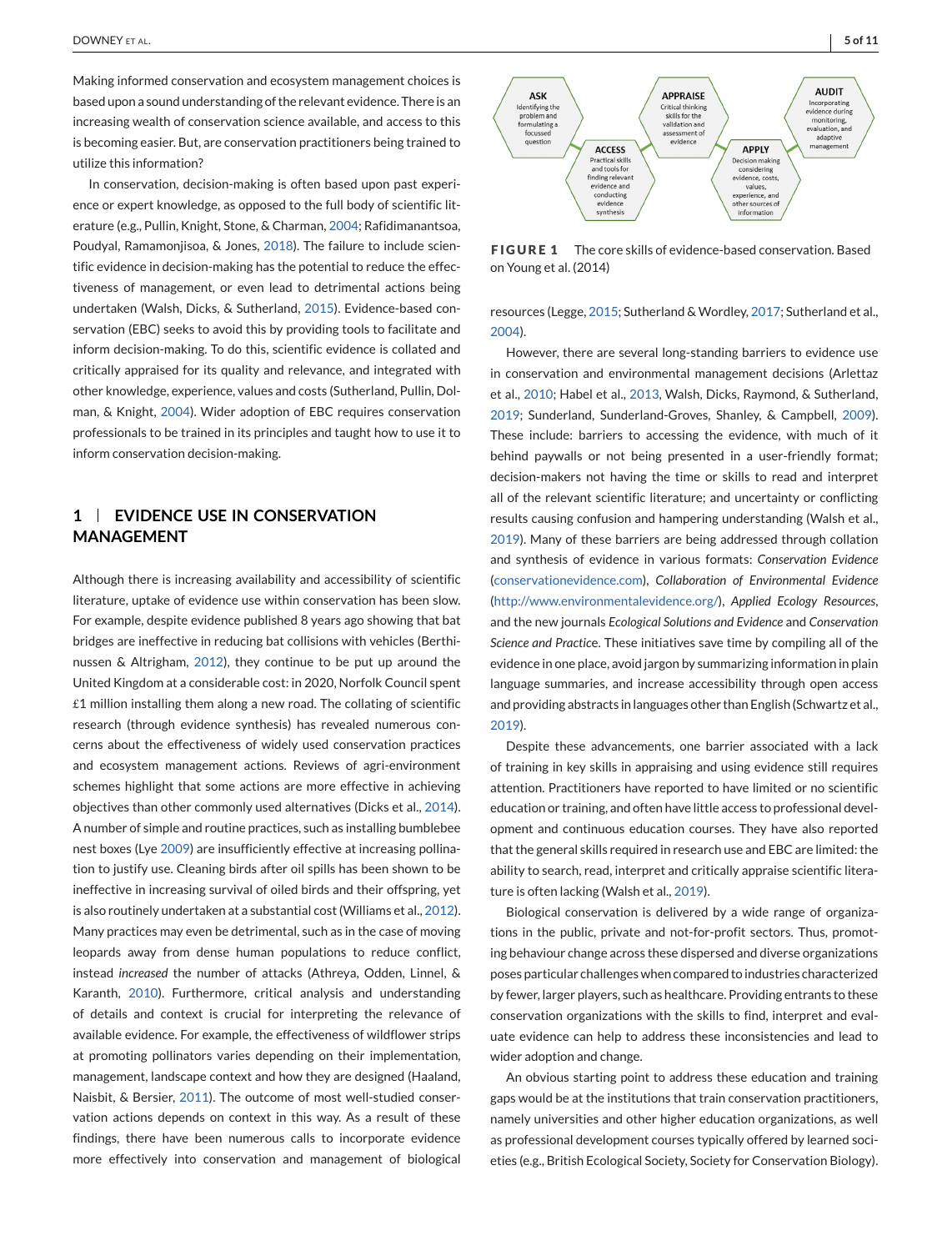<span id="page-5-0"></span>

| <b>TABLE 1</b> Summary of the extent to which the application of evidence-based conservation (EBC) is incorporated into key conservation science |
|--------------------------------------------------------------------------------------------------------------------------------------------------|
| textbooks published since 2000. We have focused on textbooks that might be used for introductory or advanced courses in conservation science     |
| and that are not specific to one domain (e.g., conservation genetics, conservation behaviour)                                                    |

| <b>Textbook</b>                                                                                           | <b>Extent to which EBC</b><br>concepts are covered                                                                                                                                                                                                                                                                                                   | <b>Acknowledgement of Examples or</b><br><b>EBC</b> and its role in<br>conservation                  | application of EBC in mechanics of EBC<br>practice     | Information on the<br>(i.e., how to do it)       | <b>Provision of</b><br>references to EBC<br>resources                     |
|-----------------------------------------------------------------------------------------------------------|------------------------------------------------------------------------------------------------------------------------------------------------------------------------------------------------------------------------------------------------------------------------------------------------------------------------------------------------------|------------------------------------------------------------------------------------------------------|--------------------------------------------------------|--------------------------------------------------|---------------------------------------------------------------------------|
| The Conservation<br>Handbook<br>(Sutherland, 2000)                                                        | First published description of<br>evidence-based conservation                                                                                                                                                                                                                                                                                        | Describes how<br>evidence-based<br>medicine worked<br>and how could be<br>applied to<br>conservation | Outlines how it could Describes possible<br>be applied | process                                          | None                                                                      |
| Quantitative<br>Methods for<br>Conservation<br>Biology (Ferson and<br>Burgman, 2002)                      | Uses word evidence several times to None<br>demonstrate the data available to<br>support certain hypotheses. Book<br>is about using quantitative<br>methods to solve conservation<br>problems, so implicitly suggests<br>the need for science in decisions.<br>No mention of evidence-based<br>decisions, though the field was<br>only just emerging |                                                                                                      | None                                                   | None                                             | None                                                                      |
| (Pullin, 2002)                                                                                            | Conservation Biology Extensive coverage of EBC in<br>Chapter 15 - Putting the science<br>into practice                                                                                                                                                                                                                                               | Yes - fully defined<br>and described                                                                 | Several examples<br>provided                           | Not in sufficient<br>depth to enable<br>training | Yes - key references<br>from that time<br>period included                 |
| Experimental<br>Approaches to<br>Conservation<br>Biology (Bartol and<br>Gordon, 2004)                     | None despite several chapters that<br>cover policy aspects and<br>prioritizing science when making<br>decisions                                                                                                                                                                                                                                      | None                                                                                                 | None                                                   | None                                             | None                                                                      |
| Practical<br>Conservation<br><b>Biology</b><br>(Lindenmayer and<br>Burgman, 2005)                         | No content on EBC                                                                                                                                                                                                                                                                                                                                    | None                                                                                                 | None                                                   | None                                             | None                                                                      |
| Conservation<br>Biology:<br>Foundations,<br>Concepts,<br>Applications, 2nd<br>Edition (Van Dyke,<br>2008) | No content on EBC.                                                                                                                                                                                                                                                                                                                                   | None                                                                                                 | None                                                   | None                                             | None                                                                      |
| for All (Sodhi and<br>Ehrlich, 2010)                                                                      | Conservation Biology Discusses some principles of<br>evidence use but no explicit<br>coverage                                                                                                                                                                                                                                                        | None                                                                                                 | None                                                   | None                                             | Single reference to<br>the collaboration<br>for environmental<br>evidence |
| A Primer of<br>Conservation<br>Biology, 5th Edition<br>(Primack, 2012)                                    | No content on EBC                                                                                                                                                                                                                                                                                                                                    | None                                                                                                 | None                                                   | None                                             | None                                                                      |
| Conservation, 2nd<br>Edition (Hambler<br>and Canney, 2013)                                                | No content on EBC                                                                                                                                                                                                                                                                                                                                    | None                                                                                                 | None                                                   | None                                             | None                                                                      |
| Wildlife Ecology,<br>Conservation and<br>Management<br>(Sinclair, Caughley<br>and Fryxell, 2014)          | The word evidence is used<br>extensively within the text (and<br>there is a brief section on the<br>nature of evidence) but there is no<br>discussion of what EBC is                                                                                                                                                                                 | None                                                                                                 | None                                                   | None                                             | None                                                                      |

(Continues)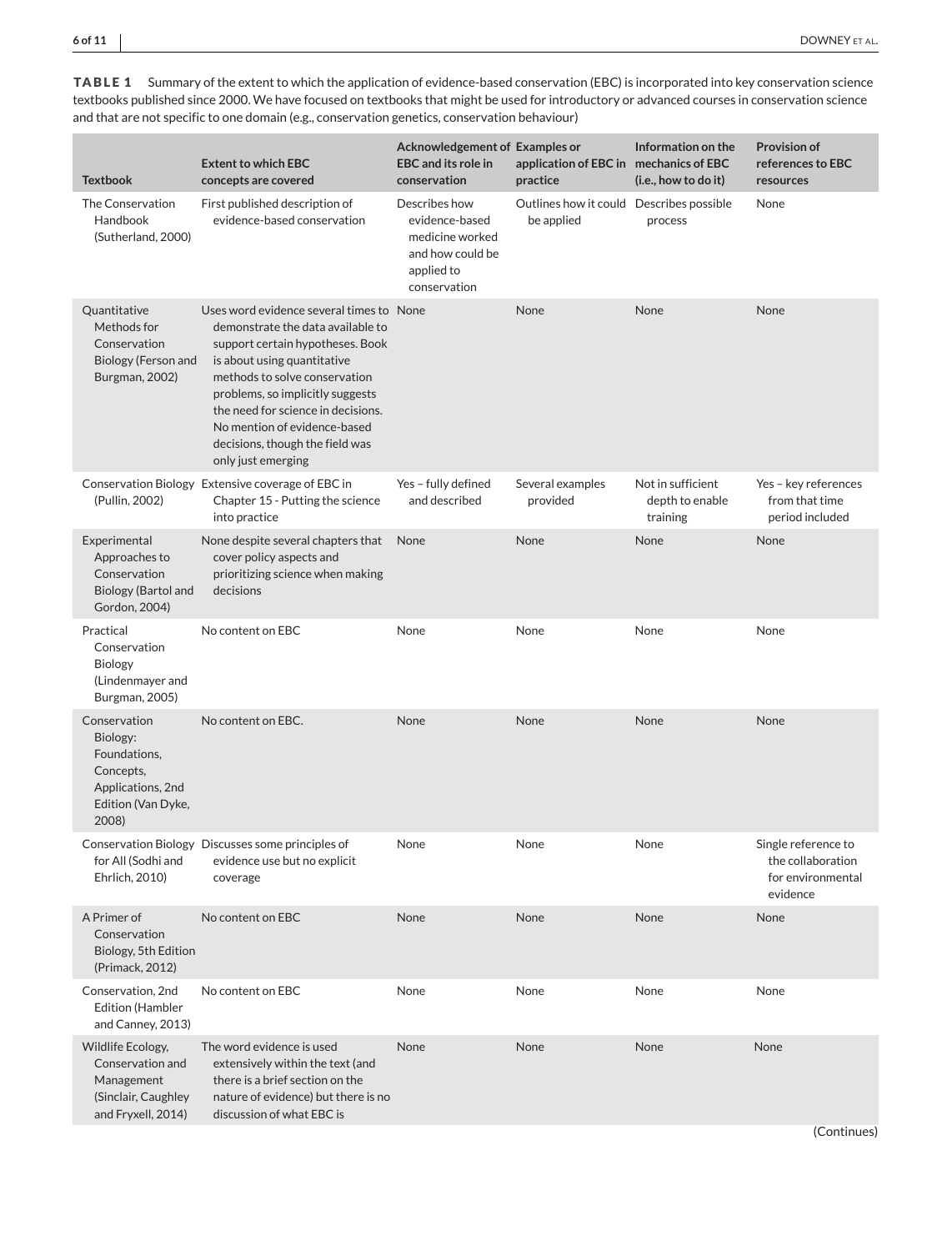## **TABLE 1** (Continued)

| <b>Textbook</b>                                                                                                                  | <b>Extent to which EBC</b><br>concepts are covered                                                     | Acknowledgement of Examples or<br><b>EBC</b> and its role in<br>conservation | application of EBC in mechanics of EBC<br>practice | Information on the<br>(i.e., how to do it)       | <b>Provision of</b><br>references to EBC<br>resources                                                                 |
|----------------------------------------------------------------------------------------------------------------------------------|--------------------------------------------------------------------------------------------------------|------------------------------------------------------------------------------|----------------------------------------------------|--------------------------------------------------|-----------------------------------------------------------------------------------------------------------------------|
| <b>Essentials of</b><br>Conservation<br>Biology, 6th Edition<br>(Primack, 2014)                                                  | No content on EBC                                                                                      | None                                                                         | None                                               | None                                             | None                                                                                                                  |
| Conservation<br><b>Science: Balancing</b><br>the Needs of<br>People and Nature,<br>2nd Edition<br>(Kareiva and<br>Marvier, 2015) | Extensive coverage of EBC in<br>Chapter 12 - Adaptive<br>Management and Evidence-Based<br>Conservation | Yes - fully defined<br>and described                                         | Several examples<br>provided                       | Not in sufficient<br>depth to enable<br>training | Yes                                                                                                                   |
| An Introduction to<br>Conservation<br>Biology, 2nd<br>Edition (Sher and<br>Primack, 2019)                                        | No content on EBC                                                                                      | None                                                                         | None                                               | None                                             | Section with links to<br>key resources and<br>organization in<br>conservation<br>including several<br>relevant to EBC |
| Conservation Biology No content on EBC<br>(Cardinale,<br>Primack, and<br>Murdoch, 2019)                                          |                                                                                                        | None                                                                         | None                                               | None                                             | <b>None</b>                                                                                                           |

Tools and learning materials need to be developed in order to overcome the barriers that have made evidence-based decision-making challenging. If decision-makers (including practitioners) are trained to critically evaluate and use evidence from an early career stage, then as they attain leadership positions in which they can influence organizational policy or action, they could drive how conservation is performed in the future (Cook, Mascia, Schwartz, Possingham, & Fuller, [2013\)](#page-9-0). Here we discuss in more detail how EBC skills, including synthesis and use of evidence, is currently taught in conservation, and describe a set of open access materials that we have produced to aid further teaching of this subject. It is hoped that this paper can inspire and empower instructors to incorporate aspects of EBC into their various courses and training programs, as a way to improve conservation decisions in the future.

## **2 TEACHING EVIDENCE-BASED PRACTICE AND CRITICAL THINKING**

Studies have shown that despite a large body of evidence examining how to best teach critical thinking in educational settings (reviewed in Behar-Horenstein & Niu, [2011\)](#page-9-0) the education system (e.g., colleges, universities, professional development courses) can fail to provide learners with the tools and guidance they need to think critically (Bailin, [2002;](#page-9-0) Pithers & Soden [2000;](#page-9-0) Smith [2020;](#page-9-0) Tiruneh, Verburgh, & Elen, [2014\)](#page-9-0). This can leave individuals struggling to properly interpret, understand, and evaluate evidence. In some cases where political parties and the media purposely or inadvertently mislead, people actively distrust evidence. Making decisions without critical-thinking

skills can lead to poor choices (Bouygues, [2018\)](#page-9-0). Furthermore, teaching young people to think critically enables them to make better judgements about decisions, risks, and opportunities (Abrami et al., [2015\)](#page-9-0). Whilst the use of evidence is routine in many teaching environments, the explicit teaching of how to synthesize, critically evaluate and use evidence is inconsistent.

The theory and application of evidence-based practice has been a key feature in medical and healthcare education and professional development training for decades (Glasziou, Del Mar, & Salisbury, [2003,](#page-9-0) Straus, Glasziou, Richardson, & Haynes, [2018,](#page-9-0) with the first edition in 1997). There have also been renewed requests to improve the curricula and create standards of teaching for evidence-based medicine skills (Dawes et al., [2005;](#page-9-0) Glasziou, Burts, & Gilbert, [2008\)](#page-9-0). As a result, healthcare practitioners are skilled in interpreting and using relevant evidence in their day-to-day decisions and across broader healthcare provision and policy. For example, the Centre for Evidence-Based Medicine, University of Oxford, and the British Medical Journal, have online resources for medical students and teachers: [https://www.](https://www.cebm.net/ebm-library/) [cebm.net/ebm-library/](https://www.cebm.net/ebm-library/) and [https://bestpractice.bmj.com/info/toolkit/.](https://bestpractice.bmj.com/info/toolkit/) Several health-focused systematic reviews found that the most effective methods of teaching skills of evidence-based practice involved multi-faceted, practical methods such as lectures, workshops, journal clubs and real clinical settings that were linked to assessment (Young, Rohwer, Volmink, & Clarke, [2014\)](#page-10-0). We envisage, within a decade, conservation students will be just as savvy to the concepts and skills of evidence-based practice for environmental decisions, but to achieve this will need the support, guidance, and leadership of educators.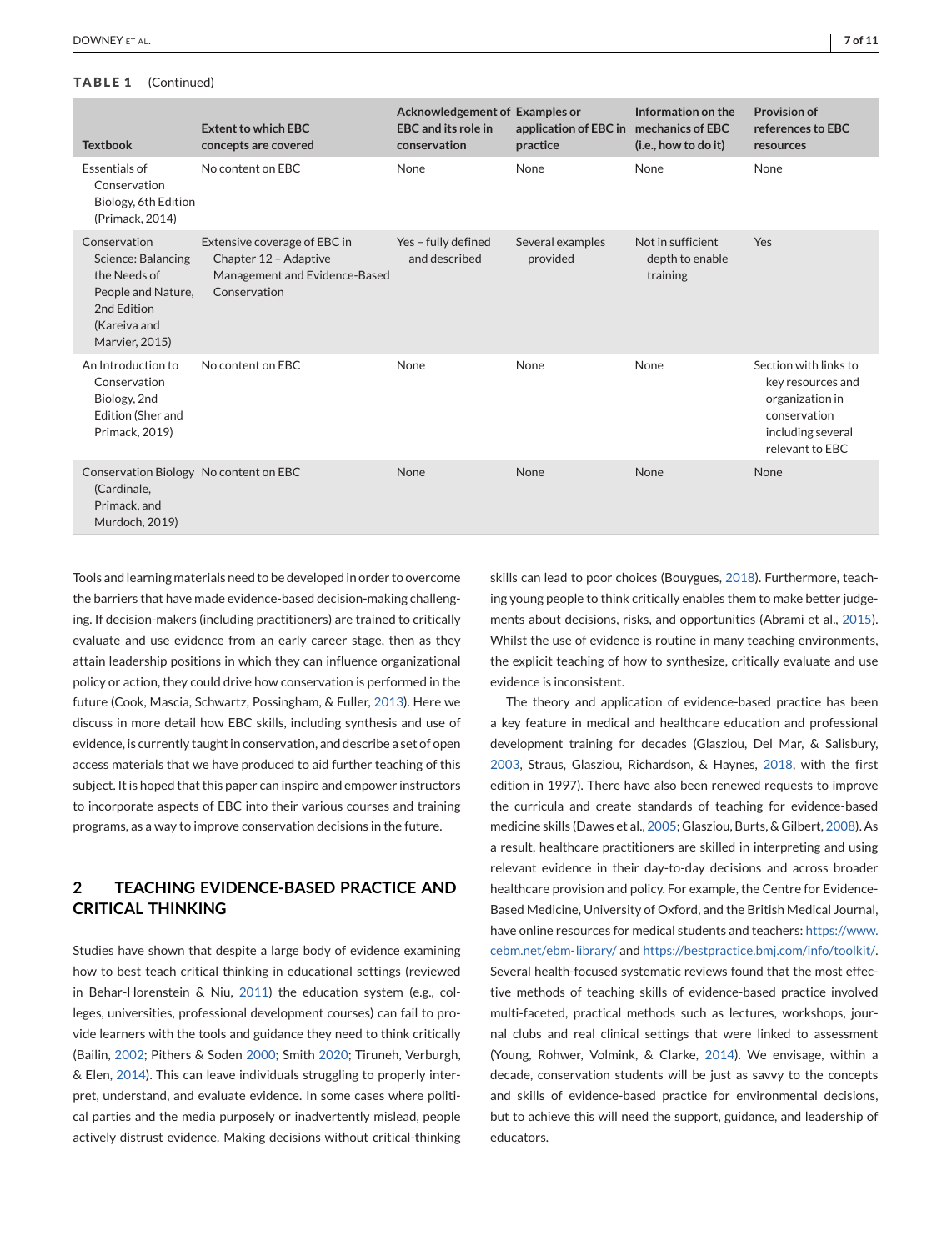<span id="page-7-0"></span>

| Lecture title                                                             | Content                                                                                                                                                                                                                                                                                                                                                                                                                                                                                                                                                                                                                                    | Level                                                                                                                                                                                                                                                                                              | <b>Associated exercises</b>                                                                                                                            |
|---------------------------------------------------------------------------|--------------------------------------------------------------------------------------------------------------------------------------------------------------------------------------------------------------------------------------------------------------------------------------------------------------------------------------------------------------------------------------------------------------------------------------------------------------------------------------------------------------------------------------------------------------------------------------------------------------------------------------------|----------------------------------------------------------------------------------------------------------------------------------------------------------------------------------------------------------------------------------------------------------------------------------------------------|--------------------------------------------------------------------------------------------------------------------------------------------------------|
| An introduction to<br>evidence-based conservation<br>for researchers      | - What is scientific evidence and why is it<br>important?<br>How is scientific evidence used in<br>$\sim$<br>conservation?<br>- What are the barriers to scientific evidence<br>use in conservation?<br>How are these barriers being addressed?<br>- Evidence synthesis<br>- Challenges of evidence synthesis                                                                                                                                                                                                                                                                                                                              | All. Content can be tailored to<br>any level of study                                                                                                                                                                                                                                              | Exercise on searching and<br>critically evaluating literature<br>for a chosen taxa/habitat and<br>their threats                                        |
| An introduction to<br>evidence-based conservation<br>for decision-makers  | - Complex nature of environmental decisions<br>- What is scientific evidence and why is it<br>important?<br>- How is scientific evidence used in<br>conservation?<br>- What are the barriers to scientific evidence<br>use in conservation?<br>- How are these barriers being addressed?<br>- Evidence synthesis to support management<br>decisions<br>Other solutions to using scientific evidence in<br>decisions                                                                                                                                                                                                                        | All. Content can be tailored to<br>any level of study. With an<br>emphasis on the practicalities<br>of including evidence in<br>management decisions, this<br>introduction lecture may be<br>more appropriate for<br>professional development or<br>land management focussed<br>courses or modules | Some exercises throughout the<br>lecture<br>Link to a decision-making tool to<br>help go through the stages of<br>making an evidence-based<br>decision |
| Planning and designing<br>experiments to improve<br>conservation practice | Why is testing of management actions<br>important?<br>Why is not more testing done?<br>How to plan and design an experiment in the<br>real world:<br>What is the specific question you want to<br>answer?<br>What data is needed to answer this question?<br>How can these data be collected?<br>Is it practical to collect these data?<br>Will your question be answered? Is it worth<br>collecting these data?<br>Reporting results and reducing publication bias                                                                                                                                                                        | All. Content can be tailored for<br>any level of study                                                                                                                                                                                                                                             | Tasks throughout the lecture and<br>accompanying hand out with<br>tasks and an exercise on<br>designing an experiment                                  |
| Systematic reviews and<br>meta-analysis                                   | Why do we need research synthesis?<br>Research synthesis types<br>Systematic reviews: Question formulation,<br>Literature search, Literature filtering, Data<br>extraction, Data synthesis, Management<br>recommendations and research gap<br>identification<br>Meta-analysis: Formulate a question, Search for<br>relevant studies. Standardize the results of<br>each study (effect size) into a 'common<br>currency', Weight the effect size by the<br>sample size, Average effect size across all<br>studies and test if this average effect size<br>differs significantly from zero, Look for<br>publication biases and heterogeneity | Advanced - for those who want a An exercise on conducting<br>more in-depth understanding<br>of systematic reviews and<br>meta-analysis                                                                                                                                                             | meta-analysis from a real data<br>set                                                                                                                  |
| database                                                                  | Using the Conservation Evidence What is the Conservation Evidence project?<br>How can the Conservation Evidence database<br>be used?                                                                                                                                                                                                                                                                                                                                                                                                                                                                                                       | All. Content can be tailored for<br>any level of study                                                                                                                                                                                                                                             | The presentation has tasks<br>spread throughout and a<br>follow-up exercise on using CE<br>to create a management plan                                 |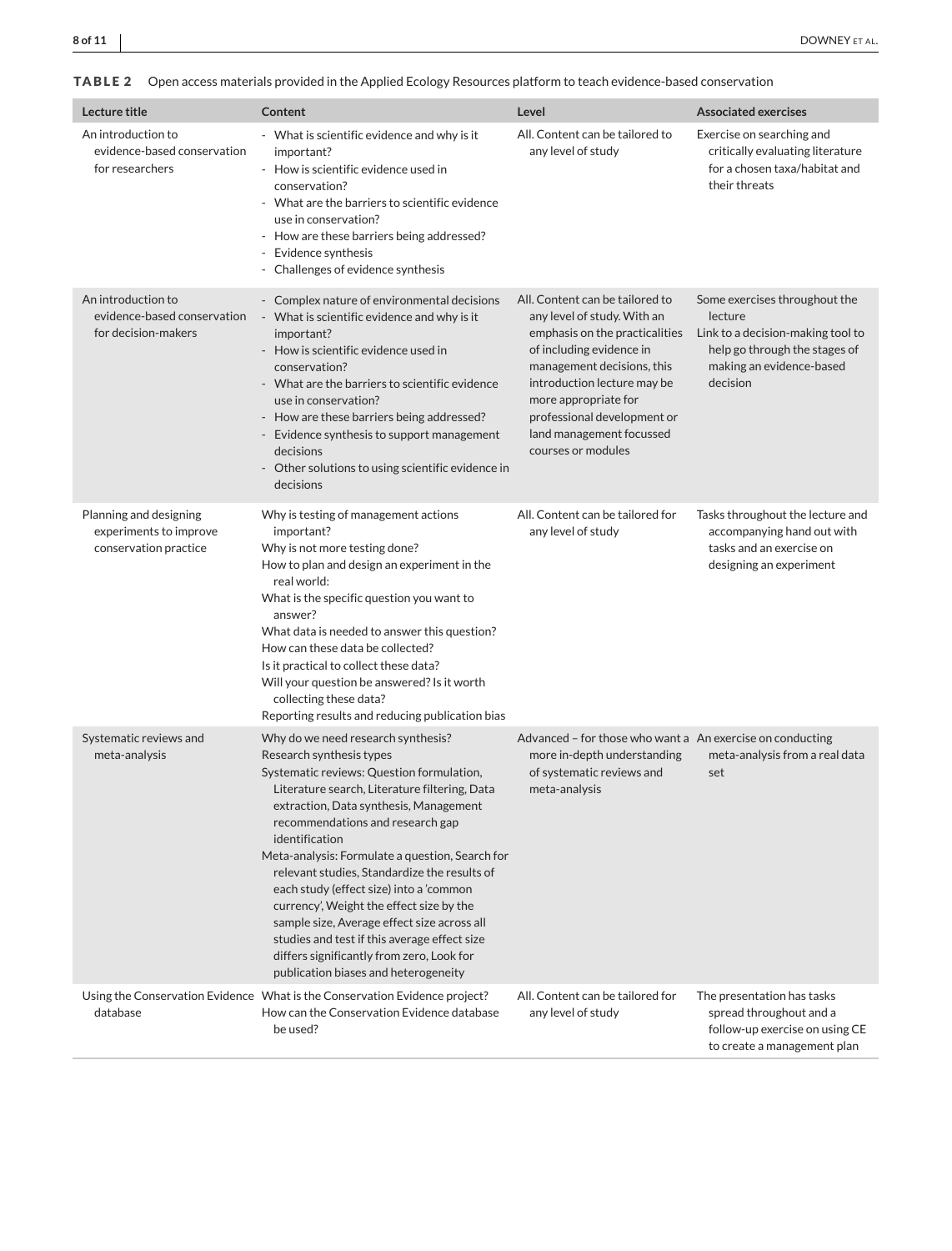## **3 EVIDENCE-BASED CONSERVATION IN TEXTBOOKS**

Textbooks are commonly used for undergraduate and even graduate courses in conservation science (Hudson, [2009,](#page-9-0) Primack, [2003;](#page-9-0) Stinner, [1995\)](#page-9-0). They provide an important role (for better or worse) in educating the next generation of conservation practitioners and decisionmakers. In some cases they are assigned as the formal 'class text' where the instructor works through the text from start to finish. In other cases, one or more texts are suggested as resources for students, or instructors consult various texts when framing their courses. As such, what appears in textbooks have a huge role in determining the educational content. An examination of key conservation science textbooks published since 2000 (i.e., when the concept of EBC was developed) revealed very few examples of where the principles of EBC had been defined and introduced as a specific topic or where examples of relevant resources were provided (Table [1\)](#page-5-0). Moreover, not a single textbook provided direction on the approaches and tools used in EBC to underpin the application of science into policy and practice. This may not be a surprise, as key papers on EBC were not published until as recently as 2004 (e.g., Sutherland et al., [2004\)](#page-9-0). However, it is remarkable that our targeted search failed to locate meaningful inclusion of the term 'evidence-based conservation' in almost all contemporary conservation science textbooks. Our search has been limited to those texts that are conservation-specific and we acknowledge that there may be some texts outside of this search that refer to EBC (e.g., 'Living in the Environment' by Miller and Spoolman).

## **3.1 Teaching and learning resources**

To aid teaching the subject 'evidence-based conservation', we have provided a range of materials for use and modification, available at Applied Ecology Resources [\(https://www.britishecologicalsociety.org/applied](https://www.britishecologicalsociety.org/applied-ecology-resources/about-aer/additional-resources/evidence-in-conservation-teaching/)[ecology-resources/about-aer/additional-resources/evidence-in-](https://www.britishecologicalsociety.org/applied-ecology-resources/about-aer/additional-resources/evidence-in-conservation-teaching/)

[conservation-teaching/\)](https://www.britishecologicalsociety.org/applied-ecology-resources/about-aer/additional-resources/evidence-in-conservation-teaching/). These materials cover the core themes of teaching the principles and practice of EBC (Figure [1\)](#page-4-0), as well as more in-depth materials on subjects such as meta-analysis and designing management interventions as experiments (Table [2\)](#page-7-0). The material comprises lectures, lecture handouts, workshop suggestions, assessments, a library of weblinks, exercises and a reading list. These are available in a number of languages. This material is free of copyright (material donated by authors) and material can be used in their current form, modified, or combined with the lecturer's own material.

A range of existing courses (Appendix 1) currently have at least one lecture or workshop devoted to the topic of EBC. This includes 60 undergraduate, 73 graduate and 12 professional development courses across a wide range of environmental and biological sciences. The authors of this piece all run such a session (but are not necessarily course organizers). We hope this widespread teaching of EBC will raise the awareness that many conservation textbooks fail to adequately cover this topic. Having more core texts devoting chapters to this topic could aid teachers and students alike.

Initially, EBC could be added as a single lecture in a course, but over time, entire courses could be developed to equip practitioners and researchers with the skills to implement EBC decision-making and lead the change within their future professional roles.

Over time we expect the use of collated evidence to become a standard element of all conservation training and included in standard textbooks and online courses.Whilst these resources are aimed specifically for conservation and environmental management education and training, we believe evidence-based decision-making is a crucial skill for students of any sector.

## **4 CONCLUSION**

Students attending conservation lectures, tutorials, and professional development courses today will be making the decisions about how best to protect and conserve nature in the future. Providing these learners with the skills necessary to make decisions based on an appraisal of all of the available information, and to think critically about what works and what does not, is vital for ensuring effective conservation. In addition, it is important that they have the confidence and information to break precedent. This includes being able to abandon the *status quo* even if there is significant institutional resistance to change, and to make informed decisions when evidence is imperfect. With this understanding, practitioners and decision-makers will be in a position to demand more and better evidence, using their positions to help direct funding and research efforts to build the evidence base.

The large number and variety of courses globally that have committed to including at least one lecture about EBC within the next year shows the great demand for these skills to be taught. While provision of educational resources is only part of the solution towards wider uptake of evidence-based decision-making, we hope that the collation and sharing of these materials begins to address this demand. We suggest that this could usefully be replicated on a wider scale for other subject areas where there appear to be similar gaps in teaching (e.g., foresight science in conservation). We also make a plea to those writing new conservation textbooks to include material on EBC.

#### **ACKNOWLEDGEMENTS**

HD and WJS thank Arcadia and MAVA for funding and the referees for improving the manuscript.

## **CONFLICT OF INTEREST**

The authors have no conflict of interest to declare.

## **AUTHORS' CONTRIBUTIONS**

HD andWJS conceived the idea. HD, TA, MC, CNC, SJC, NRH, JPGJ, NL, JCW and WJS led the writing of the manuscript and associated materials. All authors contributed to the drafts and gave final approval for publication.

## **DATA AVAILABILITY STATEMENT**

No data was used in this study.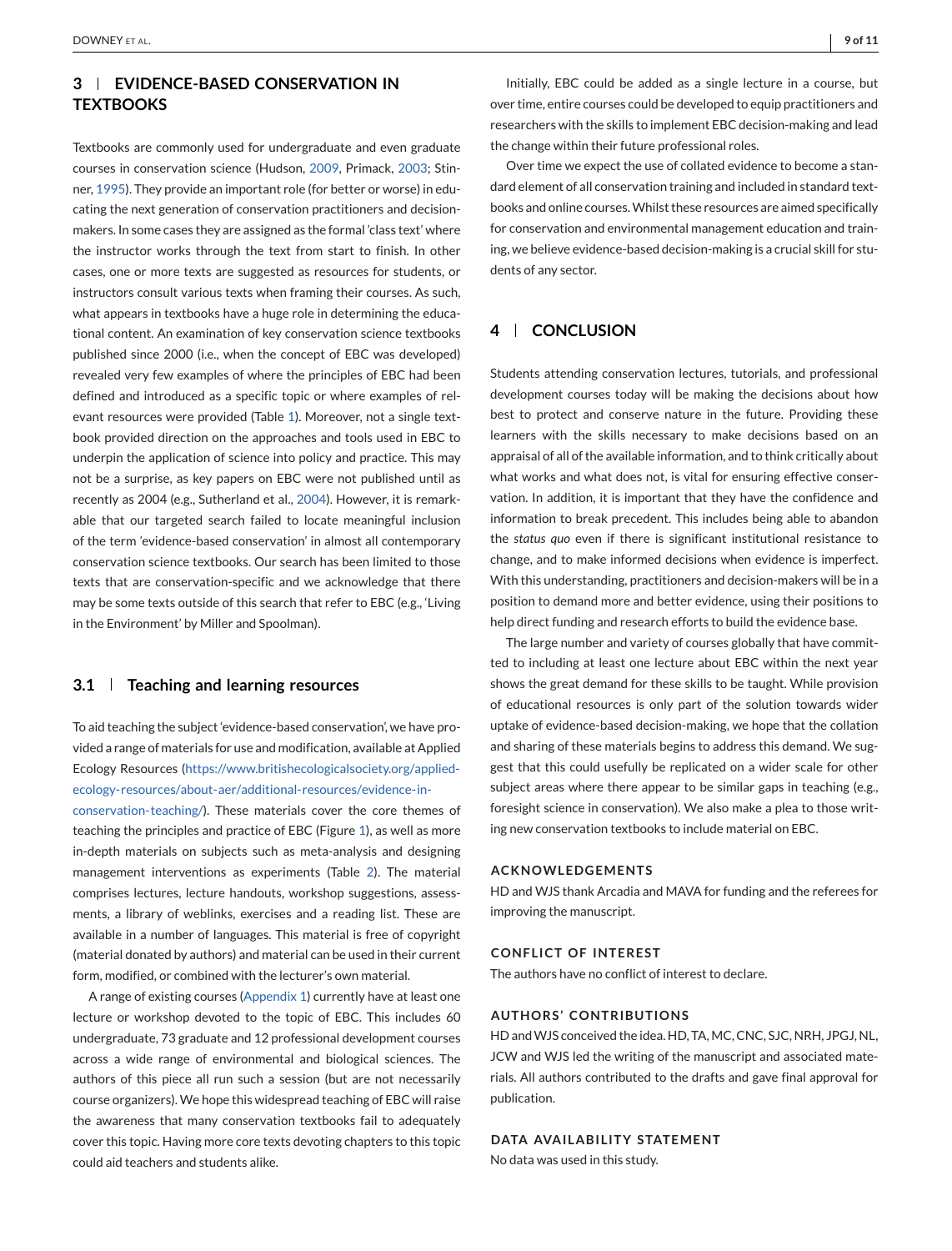#### <span id="page-9-0"></span>**PEER REVIEW**

The peer review history for this article is available at [https://publons.](https://publons.com/publon/10.1002/2688-8319.12032) [com/publon/10.1002/2688-8319.12032.](https://publons.com/publon/10.1002/2688-8319.12032)

## **ORCID**

*Harriet Downe[y](https://orcid.org/0000-0003-1976-6973)* <https://orcid.org/0000-0003-1976-6973> *Marc Cadotte* <https://orcid.org/0000-0002-5816-7693> *Julia P. G. Jone[s](https://orcid.org/0000-0002-5199-3335)* <https://orcid.org/0000-0002-5199-3335> *Jessica C.Walsh* <https://orcid.org/0000-0002-5284-4323> *Rachael E. Antwis* <https://orcid.org/0000-0002-8849-8194> *BarryW. Broo[k](https://orcid.org/0000-0002-2491-1517)* <https://orcid.org/0000-0002-2491-1517> *JosephW. Bull* <https://orcid.org/0000-0001-7337-8977> *Alienor L. M. Chauvenet* <https://orcid.org/0000-0002-3743-7375> *Alec P. Christie* <https://orcid.org/0000-0002-8465-8410> *Lorna Col[e](https://orcid.org/0000-0002-3929-0530)* <https://orcid.org/0000-0002-3929-0530> *Sarah E. Dalrymple* <https://orcid.org/0000-0002-6806-855X> *Anita Diaz* <https://orcid.org/0000-0002-2368-0630> *Tom Hart* <https://orcid.org/0000-0002-4527-5046> Julia Koricheva<sup>D</sup> <https://orcid.org/0000-0002-9033-0171> *Tien Ming Lee* <https://orcid.org/0000-0003-2698-9358> *StuartW. Livingston[e](https://orcid.org/0000-0003-1031-8904)* <https://orcid.org/0000-0003-1031-8904> *Hannah L. Mossman* <https://orcid.org/0000-0001-5958-5320> *Nibedita Mukherjee* <https://orcid.org/0000-0002-2970-1498> *Olivia Norfolk* <https://orcid.org/0000-0002-2909-304X> *Roy Sanderson* <https://orcid.org/0000-0002-9580-4751> *Masashi Soga* <https://orcid.org/0000-0003-1758-4199> *Carl D. Soulsbury* <https://orcid.org/0000-0001-8808-5210> *Andrew J. Suggit[t](https://orcid.org/0000-0001-7697-7633)* <https://orcid.org/0000-0001-7697-7633> *Ian Thornhill* <https://orcid.org/0000-0003-3818-1380> *William J. Sutherlan[d](https://orcid.org/0000-0002-6498-0437)* <https://orcid.org/0000-0002-6498-0437>

#### **REFERENCES**

- Abrami, P. C., Bernard, R. M., Borokhovski, E., Waddington, D. I., Wade, C. A., & Persson, T. (2015). Strategies for teaching students to think critically: A meta-analysis. *Review of Educational Research*, *85*, 275–314. [https://doi.](https://doi.org/10.3102/0034654314551063) [org/10.3102/0034654314551063](https://doi.org/10.3102/0034654314551063)
- Arlettaz, R., Schaub, M., Fournier, J., Reichlin, T. S., Sierro, A., Watson, J. E., & Braunisch, V. (2010). From publications to public actions: When conservation biologists bridge the gap between research and implementation. *BioScience*, *60*, 835–842.
- Athreya, V., Odden, M., Linnel, J., & Karanth, U. (2010). Translocation as a tool for mitigating conflict with leopards in human dominated landscapes of India. *Conservation Biology*, *25*, 133–141.
- Bailin, S. (2002). Critical thinking and science education. *Science & Education*, *11*, 361–375.
- Behar -Horenstein, L. S., & Niu, L. (2011). Teaching critical thinking skills in higher education: A review of the literature. *Journal of College Teaching & Learning (TLC)*, *8*(2).25–42.
- Berthinussen, A., & Altringham, J. (2012). Do bat gantries and underpasses help bats cross roads safely? *PLoS ONE*, *7*(6), e38775.
- Bouygues, H. L. (2018) *The state of critical thinking: A new look at reasoning at home, school and work, White Paper. The Reboot Foundation*. Retrieved from [https://reboot-foundation.org/wp](https://reboot-foundation.org/wp-content/uploads/_docs/REBOOT_FOUNDATION_WHITE_PAPER.pdf)[content/uploads/\\_docs/REBOOT\\_FOUNDATION\\_WHITE\\_PAPER.pdf](https://reboot-foundation.org/wp-content/uploads/_docs/REBOOT_FOUNDATION_WHITE_PAPER.pdf)
- Cook, C. N., Mascia, M. B., Schwartz, M. W., Possingham, H. P., & Fuller, R. A. (2013). Achieving conservation science that bridges the knowledgeaction boundary. *Conservation Biology*, *27*, 669–678.
- Dawes, M., Summerskill, W., Glasziou, P., Cartabellotta, A., Martin, J., Hopayian, K., ... Osborne, J. (2005). Sicily statement on evidence-based practice. *BMC Medical Education*, *5*, 1–7.
- Dicks, L. V., Hodge, I., Randall, N., Scharlemann, J. P. W., Siriwardena, G. M., Smith, H. G., ... Sutherland, W. J. (2014). A transparent process for 'evidence-informed' policy making. *Conservation Letters*, *7*, 119–125.
- Glasziou, P., Del Mar, C., & Salisbury, J. (2003). *Evidence-based medicine workbook*. London: BMJ Publishing Group.
- Glasziou, P., Burts, A., & Gilbert, R. (2008). Evidence based medicine and the medical curriculum. *British Medical Journal*, *337*, 704–705.
- Haaland, C., Naisbit, R. E., & Bersier, L. F. (2011). Sown wildflower strips for insect conservation: A review. *Insect Conservation and Diversity*, *4*, 60–80.
- Habel, J. C., Gossner, M. M., Meyer, S. T., Eggermont, H., Lens, L., Dengler, J., & Weisser,W.W. (2013). Mind the gaps when using science to address conservation concerns. *Biodiversity and Conservation*, *22*(10), 2413–2427.
- Hudson, S. J. (2009). Challenges for environmental education: Issues and ideas for the 21st century. *BioScience*, *51*, 283–288
- Legge, S. (2015). A plea for inserting evidence-based management into conservation practice. *Animal Conservation*, *18*, 113–116.
- Lye, G. (2009). Nesting ecology, management and population genetics of bumblebees: An integrated approach to the conservation of an endangered pollinator taxon, *PhD thesis*, Stirling University.
- Pithers, R. T., & Soden, R. (2000). Critical thinking in education: A review. *Educational research*, *42*(3), 237–249.
- Primack, R. B. (2003). Evaluating conservation biology textbooks. *Conservation Biology*, *17*(5), 1202–1203.
- Pullin, A. S., Knight, T. M., Stone, D. A., & Charman, K. (2004). Do conservation managers use scientific evidence to support their decision-making? *Biological Conservation*, *119*(2), 245–252.
- Rafidimanantsoa, H. P., Poudyal, M., Ramamonjisoa, B. S., & Jones, J. P. G. (2018). Mind the gap: The use of research in protected area management in Madagascar. *Madagascar Conservation and Development*, *13*, 15–24.
- Schwartz, M. W., Belhabib, D., Biggs, D., Cook, C., Fitzsimons, J., Giordano, A. J., ... Runge, M. C. (2019). A vision for documenting and sharing knowledge in conservation. *Conservation Science and Practice*, *1*, e1. [https://doi.](https://doi.org/10.1111/csp2.1) [org/10.1111/csp2.1](https://doi.org/10.1111/csp2.1)
- Smith, M. (2020) *Is critical thinking really critical? A research study of the intentional planning for the teaching of critical thinking in the middle grades*. Dissertations 464. Retrieved from <https://digitalcommons.nl.edu/diss/464>
- Stinner, A. (1995). Science textbooks: Their present role and future form. In S. H. Glynn & R. Dutt (Eds.) *Learning science in the schools* (pp. 275–296). New York: Routledge.
- Straus, S. E., Glasziou, P., Richardson, W. S., & Haynes, R. B. (2018). *Evidencebased medicine e-book: How to practice and teach EBM* (5th ed.). Amsterdam: Elsevier.
- Sunderland, T., Sunderland-Groves, J., Shanley, P., & Campbell, B. (2009). Bridging the gap: How can information access and exchange between conservation biologists and field practitioners be improved for better conservation outcomes? *Biotropica*, *41*(5), 549–554.
- Sutherland,W. J., Pullin, A. S., Dolman, P. M., & Knight, T. M. (2004). The need for evidence-based conservation. *Trends in Ecology and Evolution*,*19*(6), 305–308. <https://doi.org/10.1016/j.tree.2004.03.018>
- Sutherland, W. J., & Wordley, C. F. (2017). Evidence complacency hampers conservation. *Nature Ecology & Evolution*, *1*(9), 1215–1216.
- Tiruneh, D. T., Verburgh, A., & Elen, J. (2014). Effectiveness of critical thinking instruction in higher education: A systematic review of intervention studies. *Higher Education Studies*, *4*, 1–17.